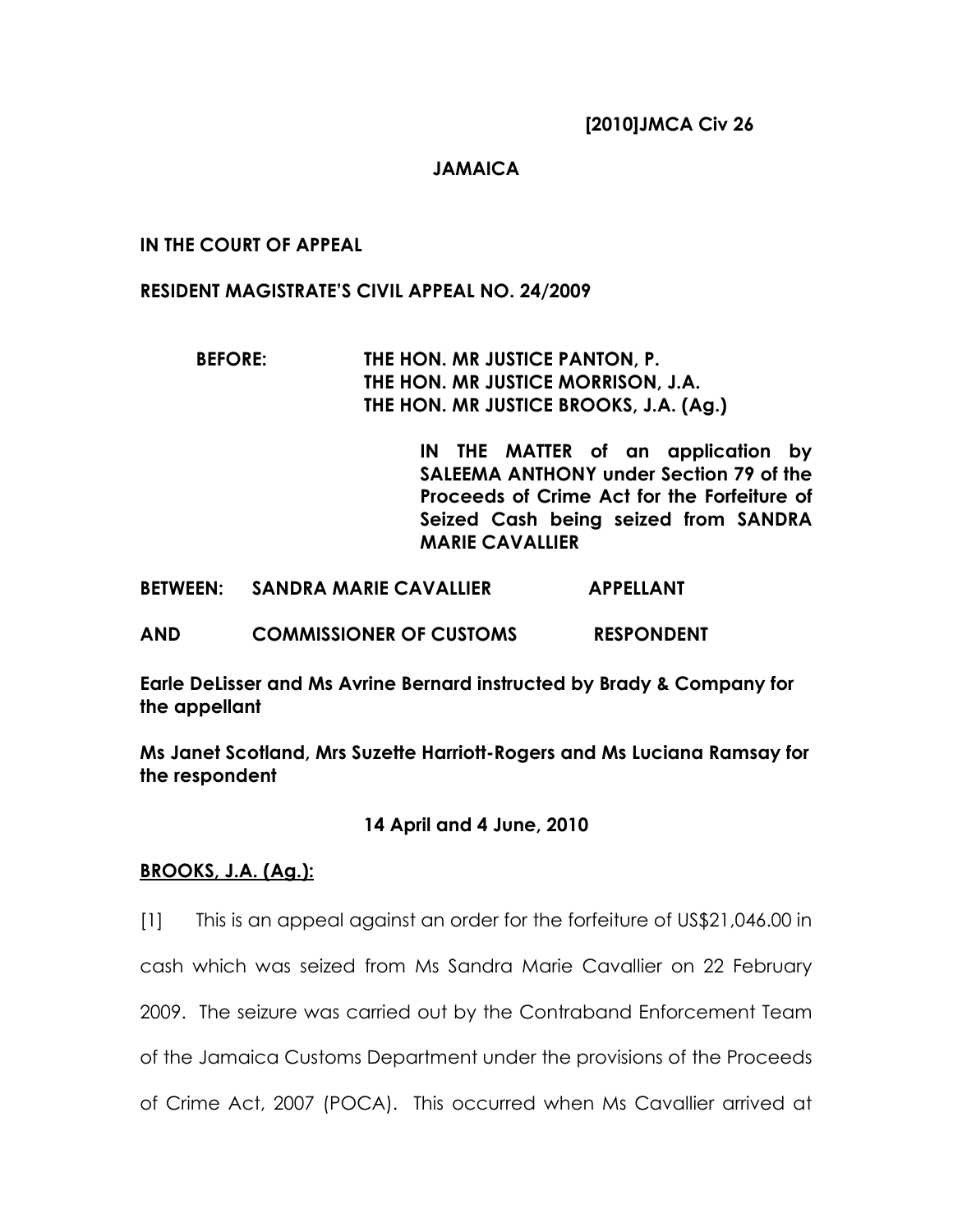the Norman Manley International Airport, having just disembarked from a flight originating in Florida, in the United States of America. The bulk of the money was discovered concealed, in various amounts, in the pockets of several pairs of pants packed in Ms. Cavallier's suitcase.

[2] The Customs Department later applied, pursuant to the POCA, to the Resident Magistrate for the Corporate Area Civil Court for the forfeiture of the monies. On 22 May, 2009, the application was granted by the learned Resident Magistrate, despite resistance from Ms Cavallier's Attorneys-at-Law.

[3] The essence of the appeal before this court is that there was no evidence of any unlawful conduct associated with this money so as to constitute it as recoverable property. The appellant has submitted that the learned Resident Magistrate, therefore, erred in ordering the forfeiture.

#### Background Facts

[4] An outline of the circumstances of the discovery and what occurred thereafter will assist an appreciation of the submissions made on behalf of Ms Cavallier. Firstly, in answer to the question on the Customs Declaration Form as to whether she was carrying more than US\$10,000.00, Ms. Cavallier said "no". When the first wads of money were discovered she reiterated to the customs official that she was not carrying more than US\$10,000.00. Ms. Cavallier then explained that her cousins were the ones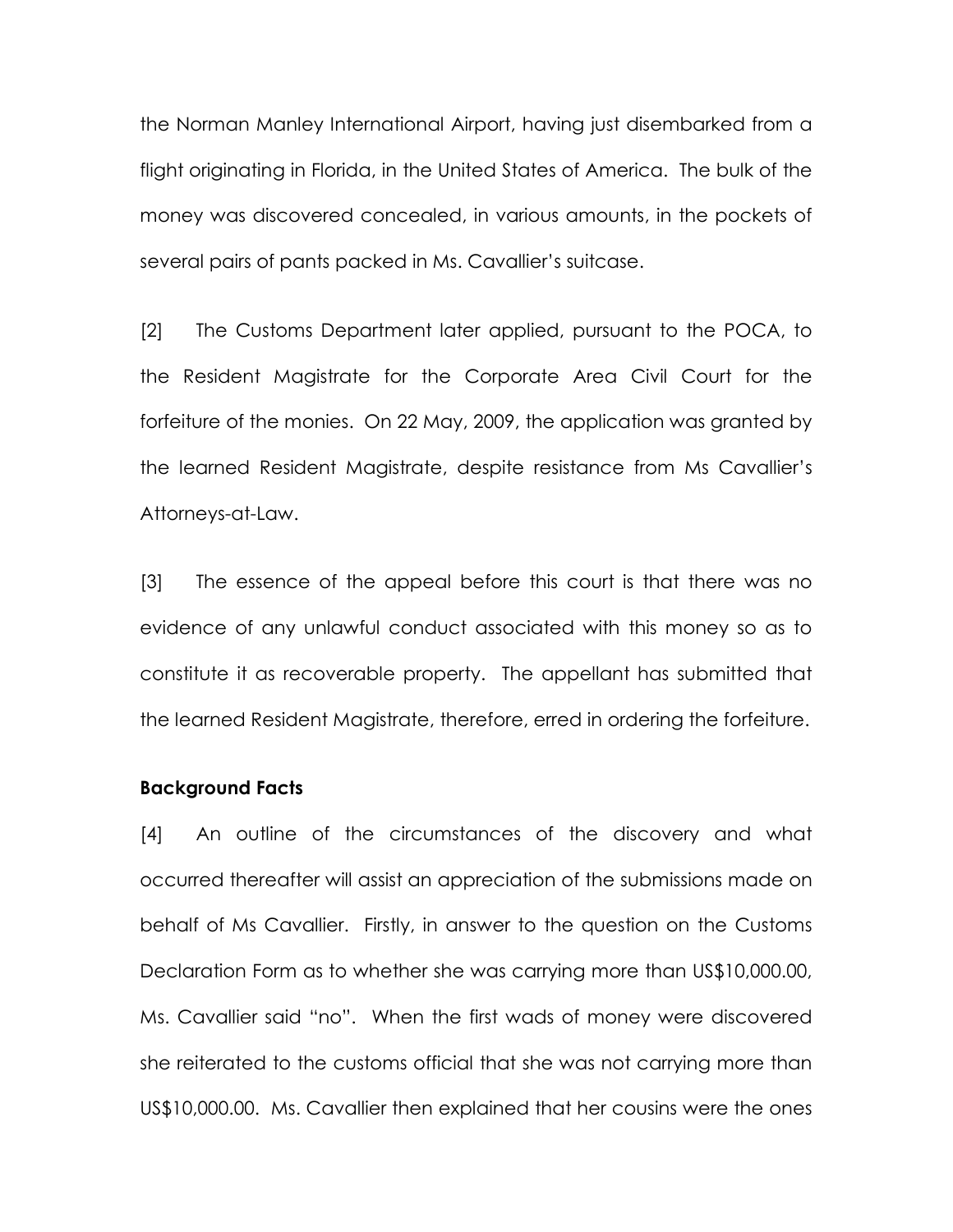who put the money there. This was because they did not want her to carry it in her handbag.

[5] After a complete search, US\$19,000.00 was found in the suitcase and US\$2,046.00 found in Ms Cavallier's handbag. When the whole sum was revealed, Ms Cavallier was interviewed. She was cautioned as to her rights and she elected to give a written statement. She stated:

> "Within my luggage monies were hidden in several pockets of various jeans pants within my carry-on luggage. I was not aware that monies were concealed in the pockets of the jeans pants with the exception of US\$1,000.00 that I placed in one of the jeans pants. This US\$1,000.00 was given to me by my cousin Mr. Dave Henry. He is also the said cousin who asked me to carry some clothes to Jamaica for him. The clothing that I am now aware of as containing monies. My cousin…did not tell me that the clothing had in it monies….

> I was told to keep the clothing and he would (sic) someone would come to my home to pick up the money. I am not sure who would come for the money or the clothing as Dave told me that the clothing belonged to my cousins….

> I was travelling with a personal sum of US\$1,900 and some change that was in my purse. The US\$1,900 came about as a result of my cousins and friends who gave me small amounts of money to amount to US\$1,900….

> I did not answer or tick the Customs and Immigration C5 card correctly as I just ticked the form without looking carefully. I am now aware that I was carrying in my possession a total US\$21,046…"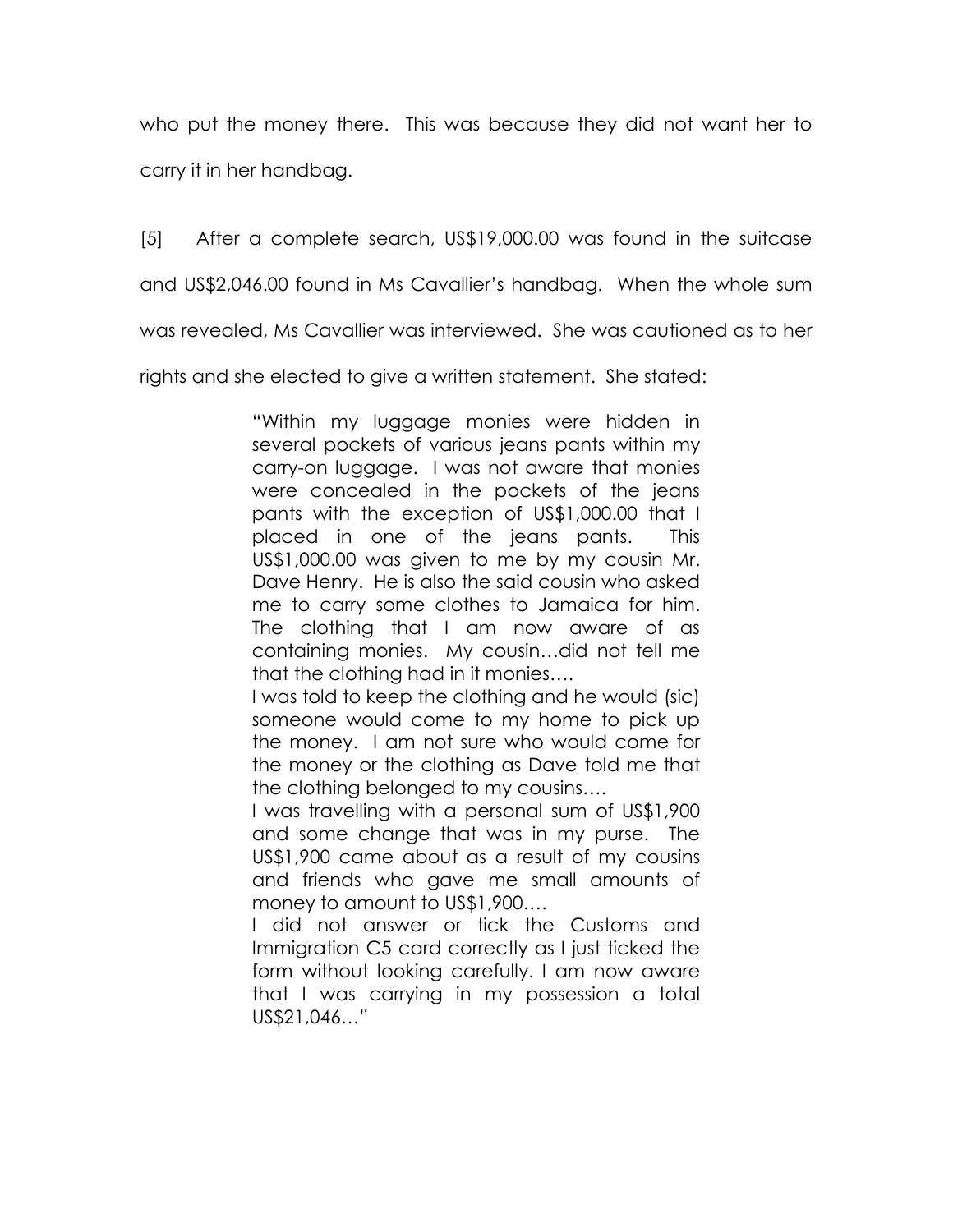[6] The circumstances of the discovery of the money and the inconsistent attempt to explain her possession of it, did not satisfy the customs officer. The officer formed the view that this was money which was unlawfully obtained, or was intended for some unlawful purpose. In other words, it was suspected to be, to use the language of the POCA, "recoverable property". The customs officer seized the money, pursuant to section 75 of POCA, and gave Ms Cavallier a receipt for it. On 24 February 2009 the Customs Department sought and obtained from a Justice of the Peace, an extension, by three months, of the time allowed for retaining the money.

[7] On 24 February, 2009, Ms Cavallier produced documents, in an attempt to demonstrate that the money was not tainted. The documents included a notarized letter from D&H Professional Auto Sales, a company based in Orlando, Florida. The letter stated in part:

> "This letter is to certify that we have 3 vehicles over in in (sic) Jamaica. We Sent (sic) the duty on those vehicles to Jamaica with Ms. Sandra Marie Cavalier (sic) in the amount of \$21,046 **Dollars** so that we can pay the duty on our vehicles. The money was then confiscated by customs in Jamaica. This transaction is legal. our (sic) 3 vehicles which have been cleared through Customs are:

> We ask (sic) Ms. Cavalier to bring the money to Jamaica and to take to the bank to exchange it for a check (sic) to pay the Duty payable to the Collector of Customs…." (Emphasis supplied)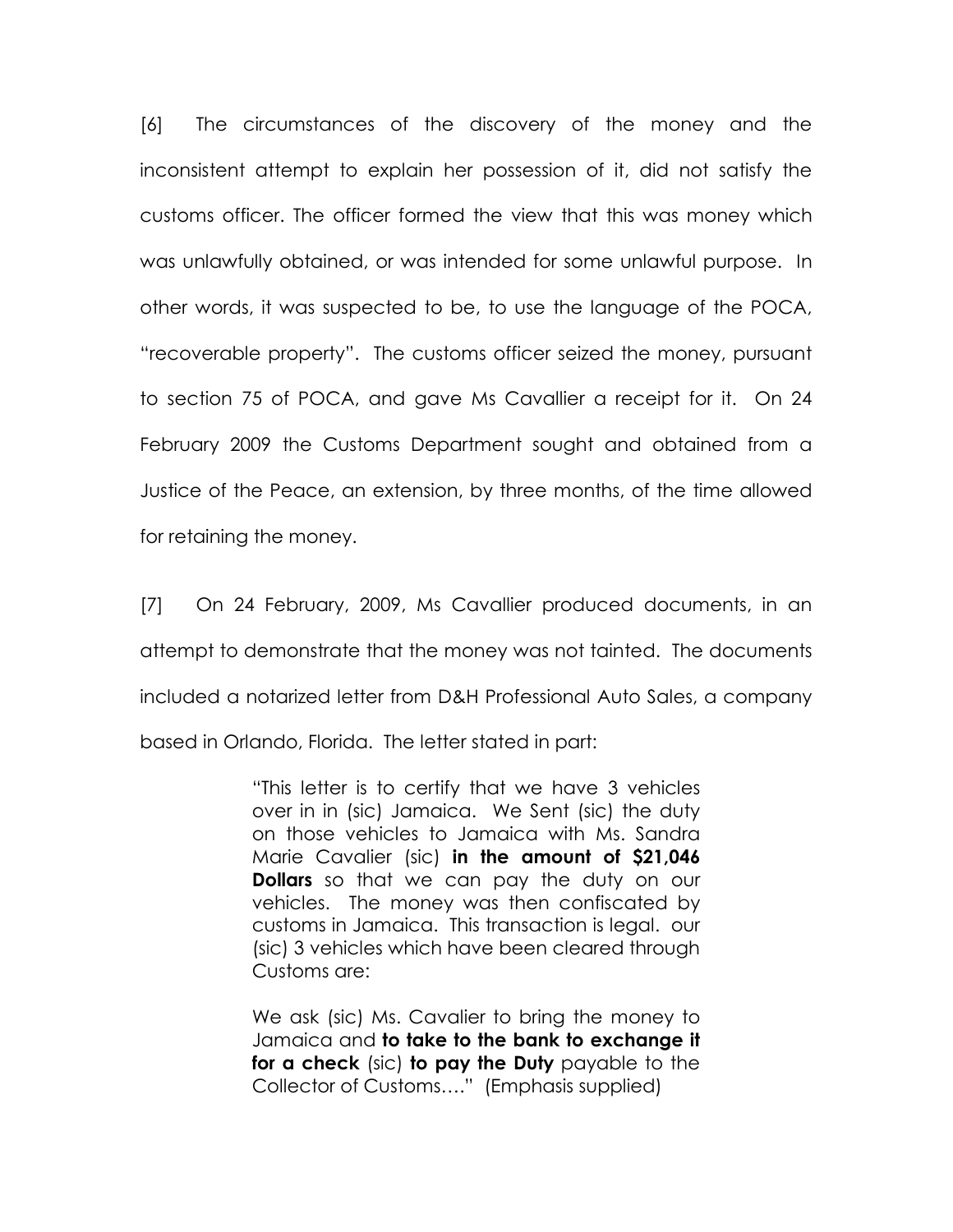[8] It was signed by Robert J. David. The letter had attached to it, documents aimed at demonstrating that this was a legitimate company trading in motor cars. It is to be noted that none of those documents related to any of the vehicles said to be awaiting the funds, so as to have the customs duty paid. The sections of the letter which have been emphasised, demonstrate inconsistencies with Ms. Cavallier's statement, in which she asserted:

a. that some of the money belonged to her,

b. that she didn't know that the money was in her luggage, and,

c. that someone was to have collected the money from her.

[9] The Customs department was, perhaps understandably, not satisfied. The officer, having conduct of the case, deposed that checks were made of the Customs Department's motor vehicle imports database and it was discovered that there were no import entries for any of the vehicles mentioned in Mr. David's letter. This perhaps was not strictly admissible evidence, but it does not appear that any objection was taken to it before the learned Resident Magistrate. On 22 May 2009 (within the three months authorised by section 76 of the POCA) the Customs Department applied to the Learned Resident Magistrate for the order of forfeiture.

#### The submissions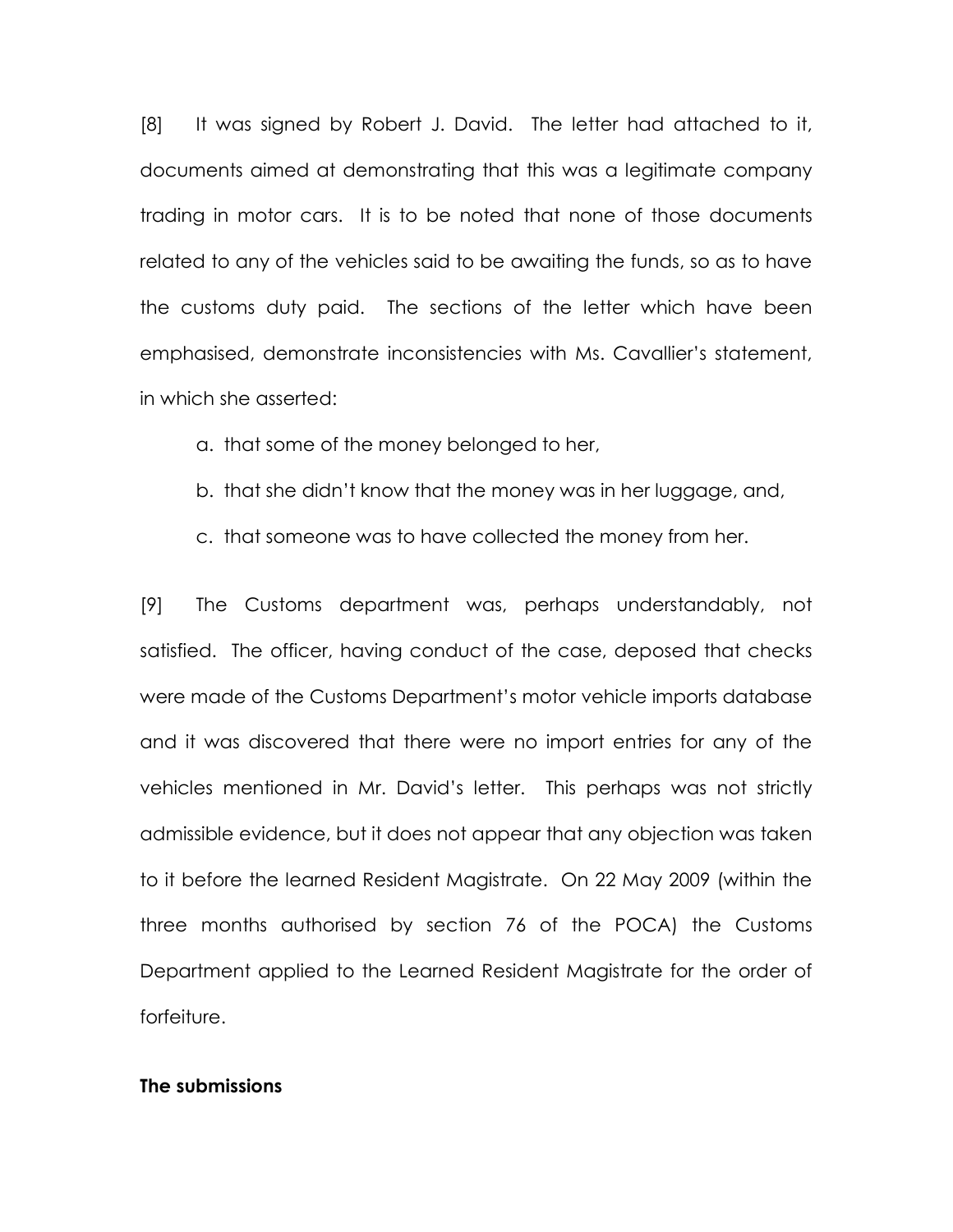[10] Mr DeLisser, on behalf of Ms Cavallier, frontally faced the inconsistencies in Ms Cavallier's submissions to the Customs Department. He submitted that despite the fact that the circumstances were highly suspicious, it, nevertheless, is for the Customs Department to prove that the money is "recoverable property" under POCA. That, he submitted, it has failed to do. He pointed out that the provisions of the POCA made a clear link between "recoverable property" and unlawful conduct.

[11] Learned counsel relied heavily on the decision of The Queen on the

### Application of the Director of Assets Recovery Agency and others v Jeffrey

David Green and others [2005] EWHC 3168 (Admin) (delivered 16 December 2006). In that case, the question posed for the court to determine was:

> "Whether a claim for civil recovery can be determined on the basis of conduct in relation to property without the identification of any particular unlawful conduct, this first question to include whether the claimant can sustain a case for civil recovery in circumstances where a respondent has no identifiable lawful income to warrant the lifestyle and purchases of that respondent." (Paragraph 1)

[12] Sullivan, J., after emphasising that the issue was one of statutory interpretation and after reviewing the provisions of that country's Proceeds of Crime Act (some of the provisions of which, are very similar to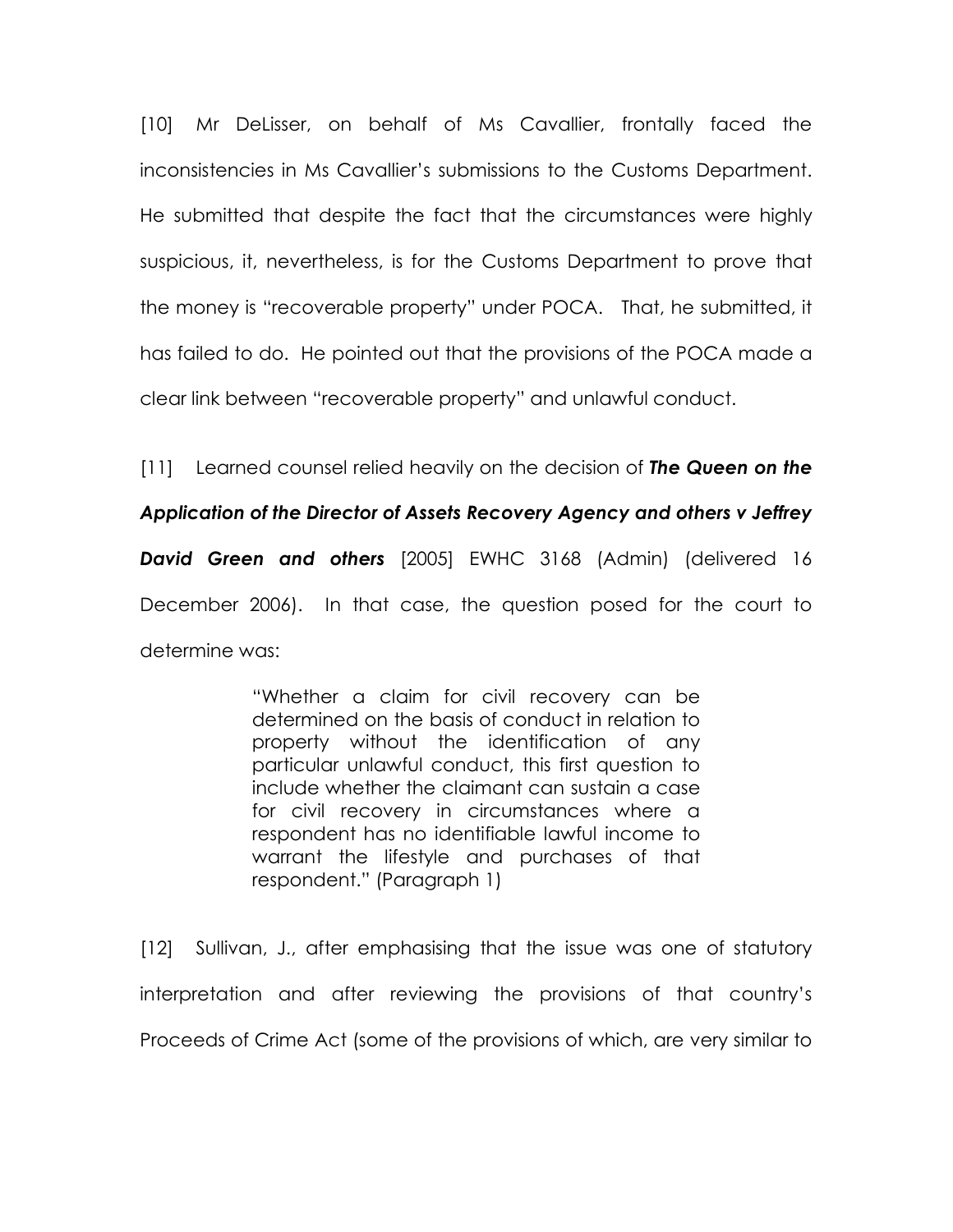the POCA), at paragraph 47 of the judgment, answered the question thus:

> "1. In civil proceedings for recovery under Part 5 of the Act the Director need not allege the commission of any specific criminal offence but must set out the matters that are alleged to constitute the particular kind or kinds of unlawful conduct by or in return for which the property was obtained.

> 2. A claim for civil recovery cannot be sustained solely upon the basis that a respondent has no identifiable lawful income to warrant his lifestyle"

[13] The learned judge, at paragraph 50 of his judgment, agreed with

the following interpretation of his decision:

"50. [Counsel for the Director] invited me to make it clear that my first answer to the preliminary question meant that the Director need neither allege nor prove the commission of any specific criminal offence, and that she must not merely set out the matters that are alleged to constitute the particular kind or kinds of unlawful conduct, but that she must prove that, on the balance of probabilities, the property was obtained by or in return for a particular kind or one of a number of kinds of unlawful conduct."

[14] Mr Delisser submitted that Green is authority for saying that although the party seeking forfeiture does, "not have to say what the specific unlawful conduct is, at least, in general terms [it] must set out where the unlawful conduct lies". He submitted that the Customs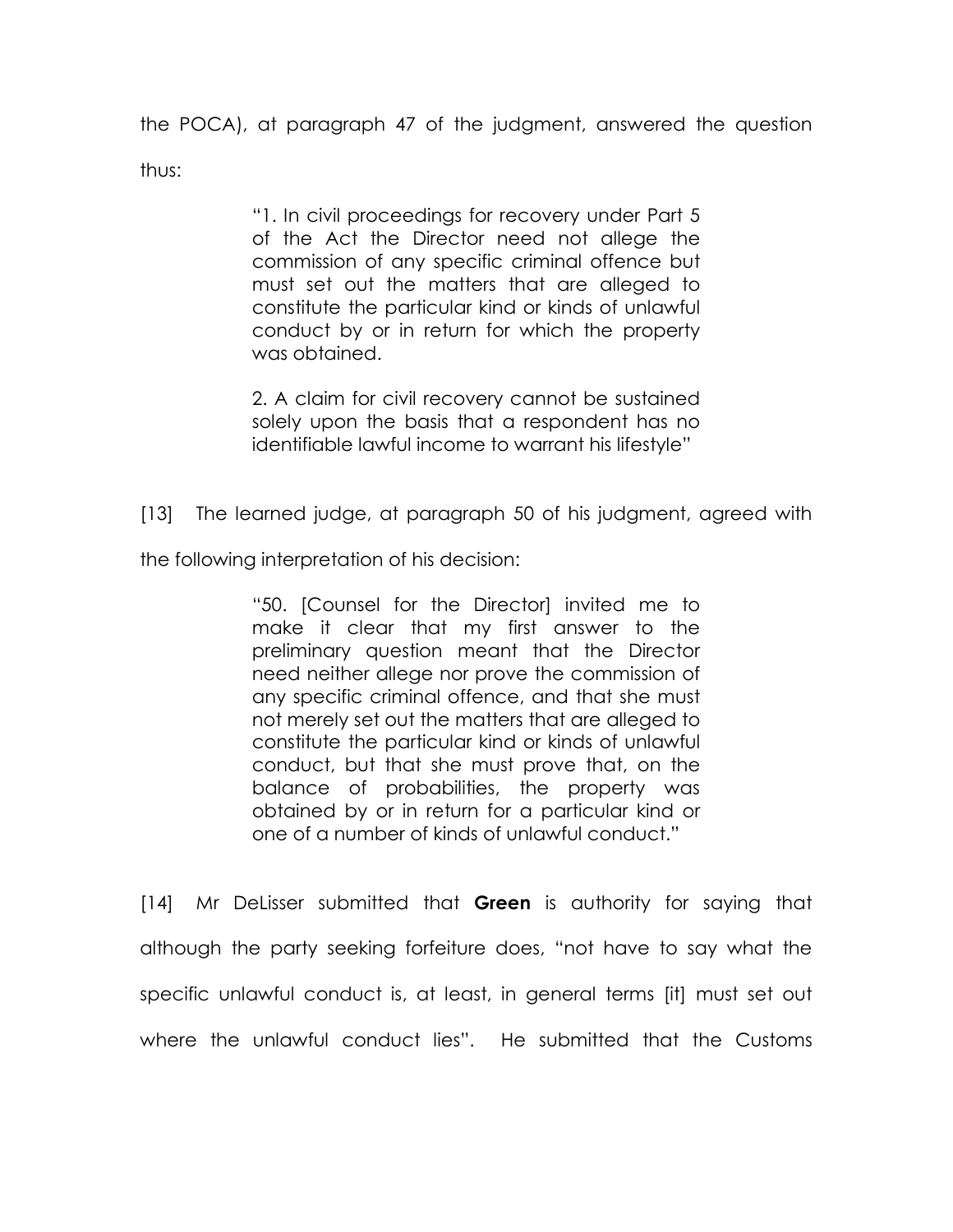Department had not satisfied the provisions of the POCA and therefore the forfeiture should be set aside.

[15] Ms Scotland, for the Respondent, also relied on **Green.** Learned counsel sought, however, to highlight a distinction which Sullivan, J. referred to, in his assessment of the question which faced him. The learned judge, at paragraphs 31 to 36 of the judgment, made it clear that where cash was concerned, additional principles were applicable. He pointed out, at paragraph 33, that "conduct consisting in the mere fact of having a very large sum of cash in the form of banknotes in one's possession in certain circumstances (eg at an airport) may well provide reasonable grounds for suspicion and demand an answer". In support of drawing the distinction, for the purposes of forfeiture, between cash and other types of property, he also cited section 298 of that country's Act, That section, the learned judge seems to conclude, is a part of a particular statutory regime to deal with the forfeiture of cash. Section 298 is in very similar terms to section 79 of the POCA.

[16] Ms Scotland also relied heavily on the case of **Muneka v** Commissioners of Customs and Excise [2005] EWHCA 495 (Admin) (delivered 2 February, 2005). In that case, Mr Muneka, intending to board a flight in London, en route to Hungary, was found, at the airport, in possession of £22,760 cash. He failed to satisfy the Customs officer as to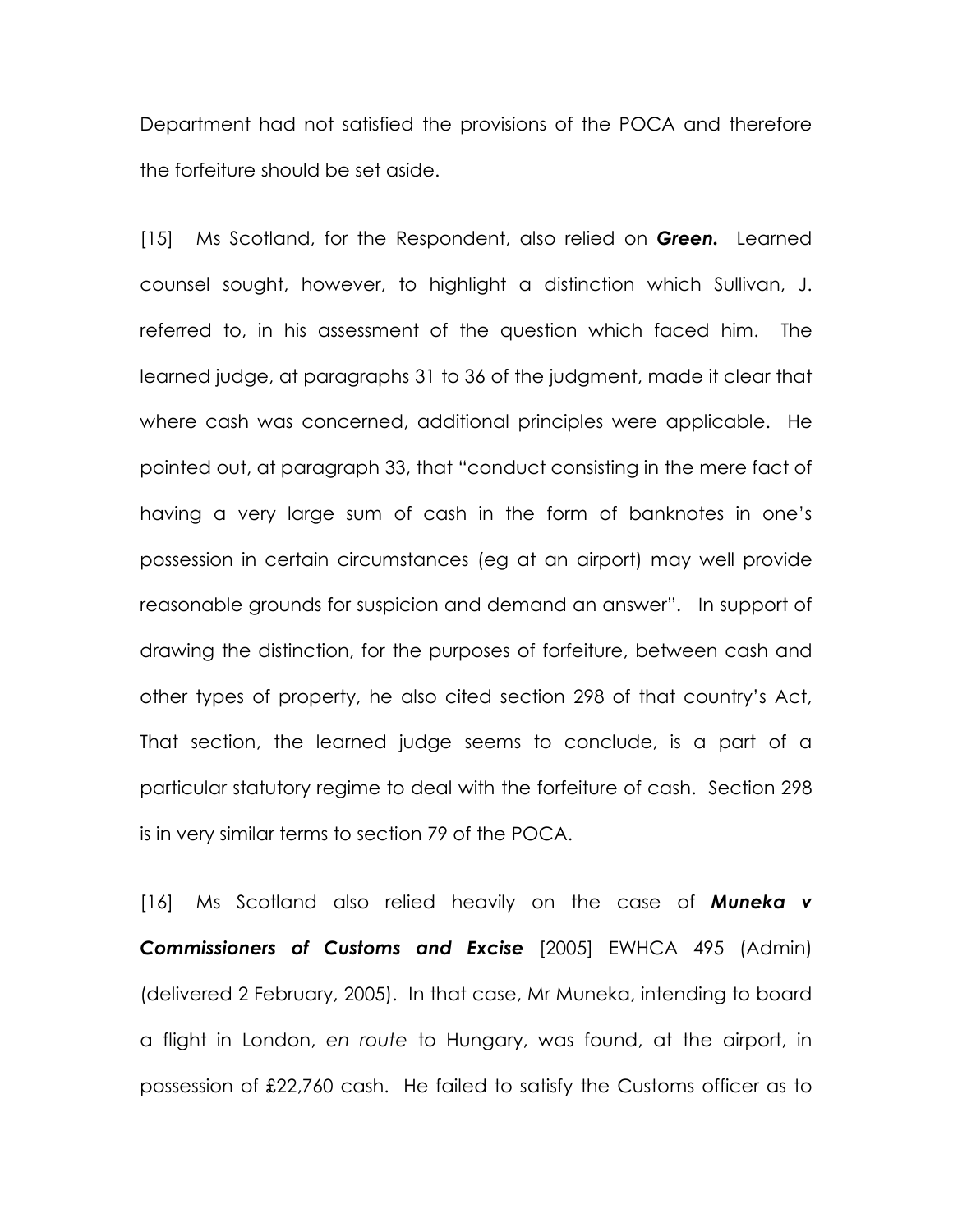the legitimacy of the money and an application was eventually made for its forfeiture. Before the district judge Mr Muneka gave a different explanation from that which he gave to the customs officer. The district judge found that he had lied, not only as to the source of the money, but as to its intended use. She ordered the money forfeited.

[17] On appeal, Moses J stated that the issue was whether the Crown had proved that the cash was obtained through unlawful conduct or was intended for use in unlawful conduct. He decided that the fact that Mr Muneka lied, was evidence upon which the district judge was entitled to conclude that the suggestions made to Mr Muneka, that the source and/or intended use of the money was unlawful, were true on a balance of probabilities. Moses J cited, in support of his stance, a passage from the judgment of Sedley, J. in **Nevin v Customs and Excise** (unreported 3 November, 1995):

> "While the prescribed civil standard of proof would not, of course, allow the justices to act without satisfactory evidence on the intended use of the money, they are not required to direct themselves, for example, in relation to lies told by a defendant, as a judge would direct a jury in a criminal trial. That is not to say that they should overlook the possibility that lies may have the purpose of concealing something other than the misconduct presently alleged. But a suspect who gives an account of his reasons for carrying the money which the Justices reject as untruthful cannot complain if the Justices go on to infer from other relevant evidence that by itself might not have been enough to satisfy them that the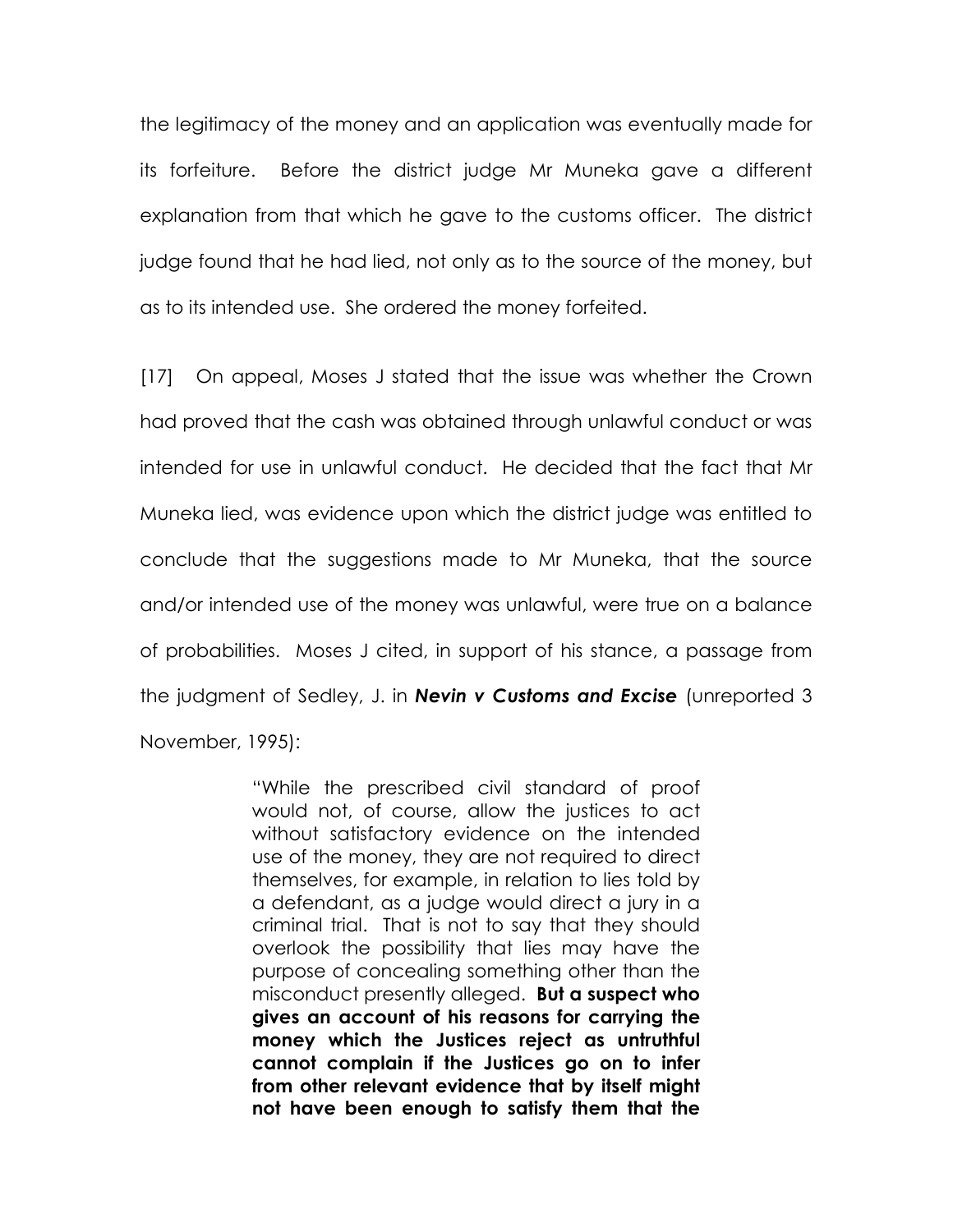## true reason was for the use of drug trafficking." (Emphasis supplied)

It must be pointed out that **Nevin** was concerned with proceedings predating the Proceeds of Crime Act in the United Kingdom.

[18] Both Green and Nevin were considered, with approval, by the Court of Appeal of England and Wales in the case of **The Director of the** 

Assets Recovery Agency v Szepietowski & Ors [2007] EWCA Civ 766 (delivered 24 July 2007). The court, in Szepietowski, was mainly concerned with the question of what constituted "an arguable case on an application [by the Assets Recovery Agency] for an interim receiving order under [the United kingdom's legislation]". It did, however, consider the possible effect of untrue statements. Waller LJ, in the context of the question of untruthful statements made by the respondent to the application, said at paragraph 28 of the judgment:

> "…finally, if there is some evidence that property was obtained through unlawful conduct, consideration needs to be given to any untruthful explanation or a lack of explanation where opportunity has been given to provide it. An untruthful explanation or a failure to offer an explanation may add strength to the arguability of the case." (Emphasis supplied)

Analysis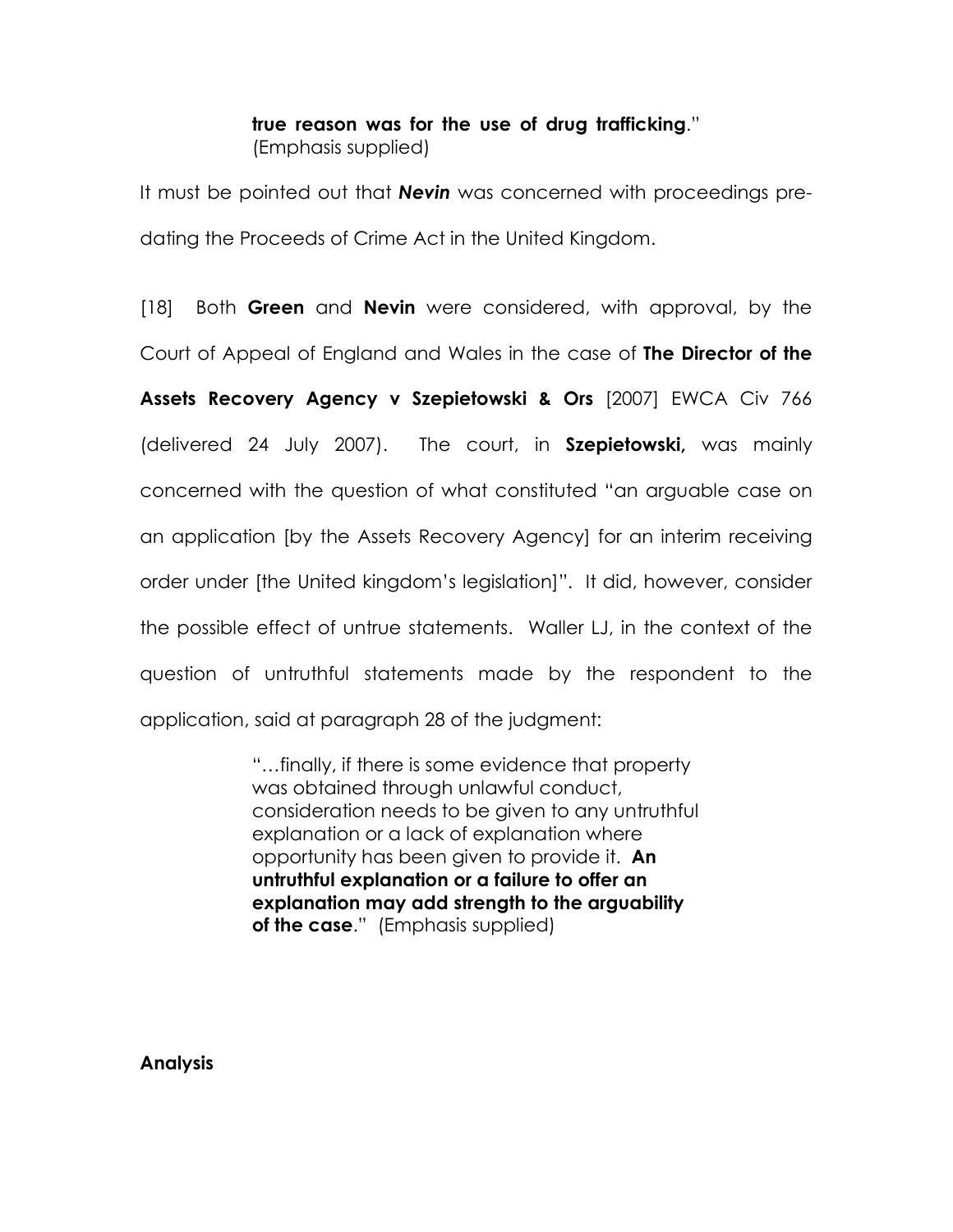[19] It is difficult not to apply, to the instant case, the reasoning of Moses J in **Muneka.** Ms Cavallier and Mr David have contradicted each other in so many areas that it is patent that one or both are not speaking the truth. The following findings are, in our view, inescapable:

- a. there was an attempt to conceal the presence of the money from customs officials;
- b. Ms Cavallier did know that the money was in her luggage;
- c. Ms Cavallier was party to the attempt to conceal the money;
- d. there was no explanation for the use of cash to pay the import duty on motor vehicles as Mr David alleges;
- e. there were no vehicles on the wharf, which that money was intended to secure;
- f. there was no clear demarcation between the money in the suitcase and the money in Ms Cavallier's handbag as she claimed some of her money was in the suitcase while Mr David said the entire US\$21,046.00 (which sum included the money in her handbag) was given to Ms Cavallier to be used for paying the import duty for the vehicles.

[20] In the face of the manner that the money was concealed, the divergent explanations proffered by Ms Cavallier and Mr David and the lack of corroboration from the Customs Department's database, it is not surprising that the learned Resident Magistrate found that the money was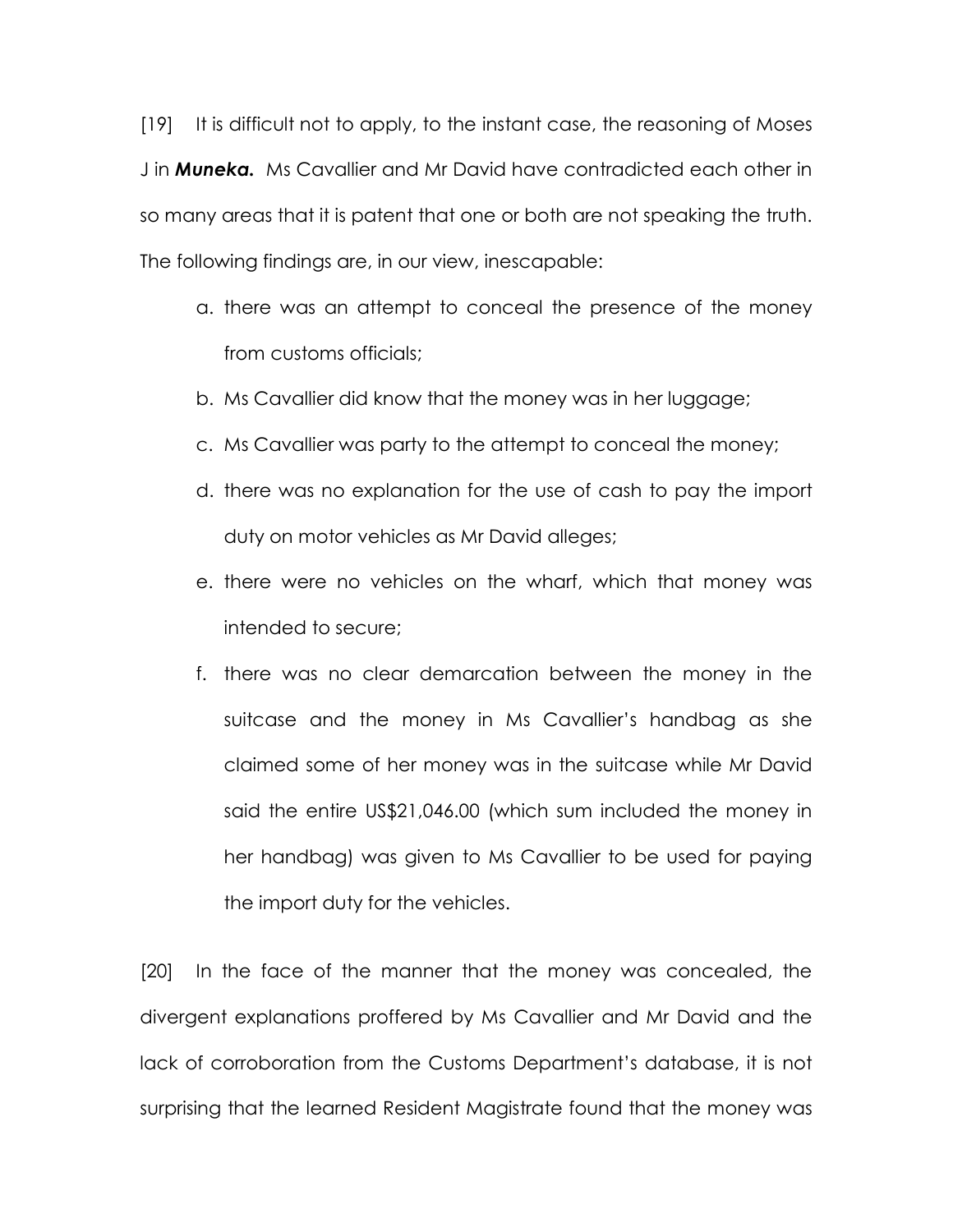recoverable property. It is also not surprising that the learned Resident Magistrate did not draw any distinction between the money in the suitcase and the money which Ms Cavallier had in her handbag. The learned Resident Magistrate, as Sullivan J did in Green, pointed to the relevant statutory provision (Section 79(2)) which referred to the Resident Magistrate's court being entitled to find that cash was "recoverable

property". She concluded her reasons for judgment thus:

"The Court was satisfied that the mandate of the POCA had been fulfilled and that the defendant had shown no evidence to rebut the strong probability which attached to either a part or the whole of the seized cash."

It is necessary to quote the relevant part of Section 79 of the

POCA:

- "(1) While cash is detained under section 76, the authorised officer may make an application to the Resident Magistrate's Court for the forfeiture of the whole or any part of the cash.
- (2) On an application under subsection (1), the Resident Magistrate's Court may order the forfeiture of the cash or any part of it if satisfied that the cash or part, as the case may be-
- (a) is recoverable property; or
- (b) is intended by any person for use in unlawful conduct."

[21] By section 84 of the POCA, property obtained through unlawful conduct is "recoverable property".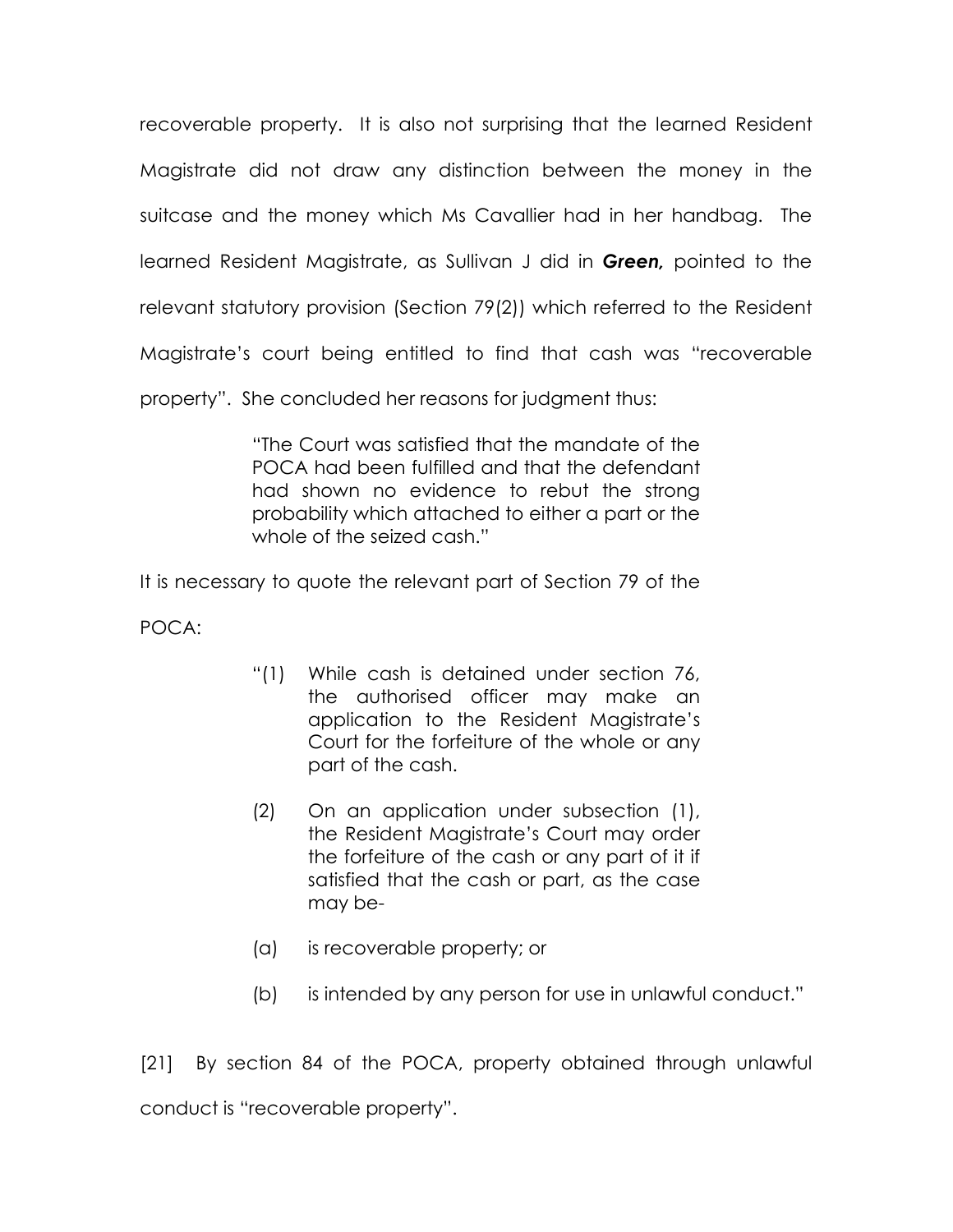[22] It is also necessary, out of an abundance of caution, to point out an important difference between sections 242 of the English Act and section 55 of the POCA, with respect to the matter of defining property obtained through unlawful conduct. Section 242(2) states in part:

> "In deciding whether any property was obtained through unlawful conduct–

- (a) it is immaterial whether or not any money, goods or services were provided in order to put the person in question in a position to carry out the conduct,
- (b) it is not necessary to show that the conduct was of a particular kind if it is shown that the property was obtained through conduct of one of a number of kinds, each of which would have been unlawful conduct."

[23] In assessing section 242(2) of the English legislation, Sullivan J in

**Green**, considered a submission by counsel for the Assets Recovery

Agency and dismissed it with these words:

"20. …Mr Crow submits that paragraph (b) [of section 242(2)] sets out what the Director need not show. It does not say that she must show that conduct was of any particular kind.

21. I am unable to accept that submission, since the draftsman could have achieved that objective by omitting all the words after "kind" where it first appears in the paragraph, so that subsection (2)(b) simply read: "in deciding whether any property was obtained through unlawful conduct – (b) it is not necessary to show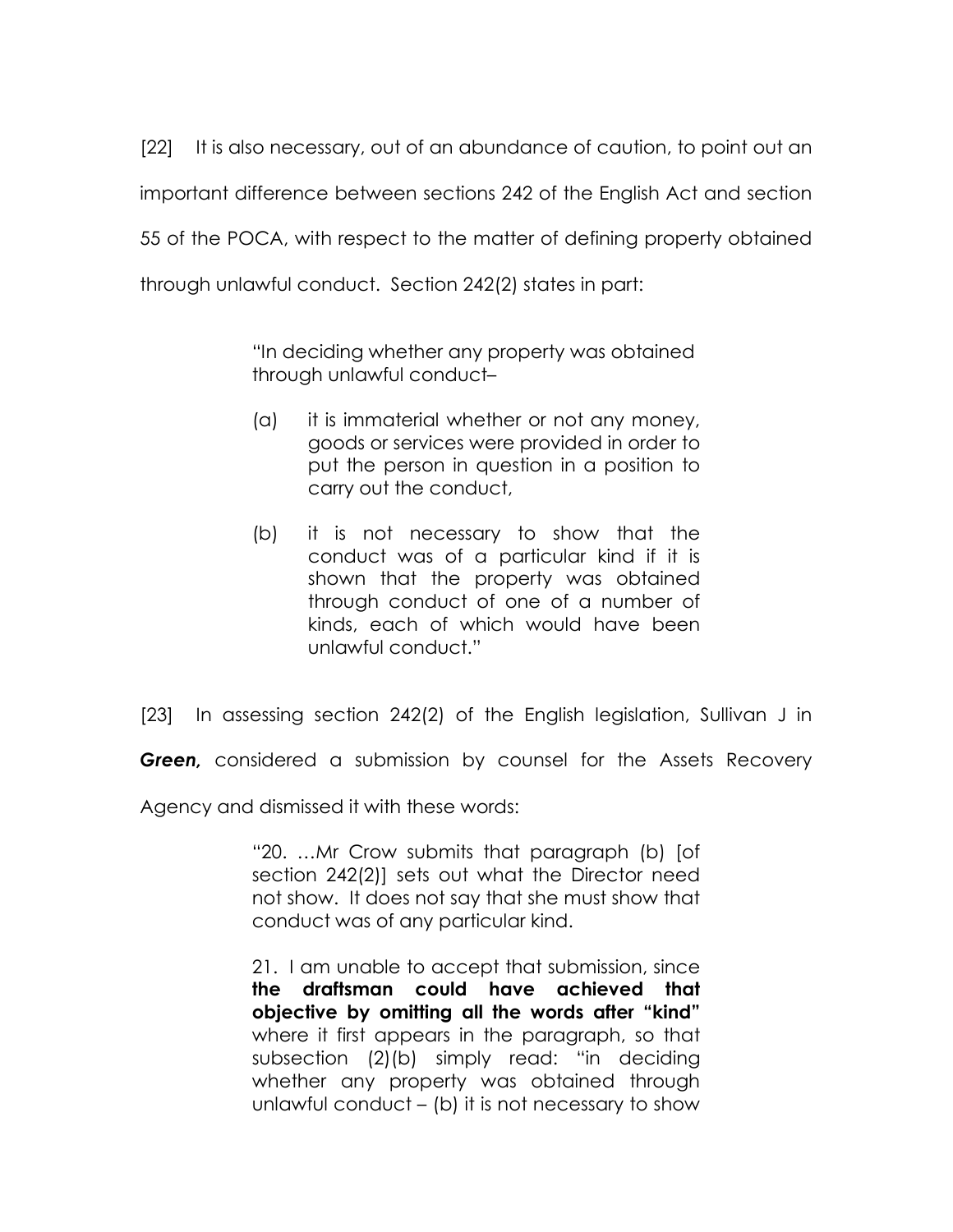that the conduct was of a particular kind." I do not consider that the remaining words in paragraph (b) should be treated as though they were otiose." (Emphasis supplied)

[24] Section 55(1) of the POCA, in defining "property obtained through

unlawful conduct" states that it:

"is property obtained directly or indirectly by or in return for [or] in connection with unlawful conduct, and for the purpose of deciding whether any person obtains property through unlawful conduct-

(a) it is immaterial whether or not any money, goods or services were provided in order to put the person in a position to carry out the conduct;

# (b) it is not necessary to show the particulars of the conduct;" (Emphasis supplied)

("Unlawful conduct" is also defined in section 55(1), but it need not be

quoted for the present purposes.)

[25] It may, therefore, be said that, by that portion of section 55(1), our

legislature has achieved what Sullivan J thought was required to secure

the position that the Director of the Assets Recovery Agency need not

show conduct of a particular kind.

# Conclusion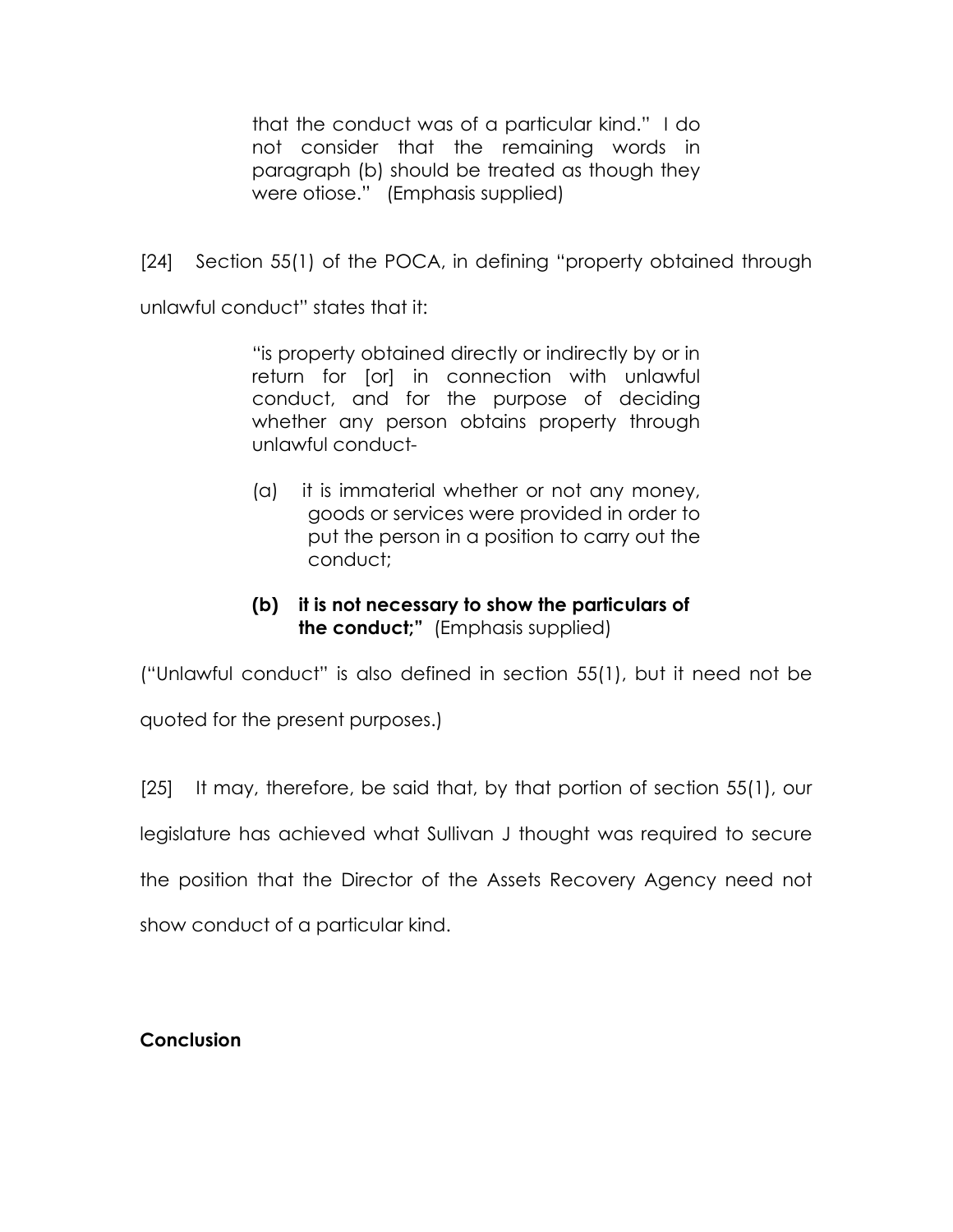[26] It is our view that the learned Resident Magistrate was entitled to arrive at the conclusion that the money which Ms Cavallier had in her possession should be forfeited as being recoverable property. Two main bases existed for that finding:

- a. the circumstances in which the money was found (concealed in various articles of clothing in Ms Cavallier's suitcase, and,
- b. the varying and untrue statements made by Ms Cavallier and Mr David in attempting to explain the presence of the money in those circumstances.

[27] The instant case is on all fours with the case of **Muneka**, mentioned above and in supporting the finding of the learned Resident Magistrate, we agree with the reasoning of Moses J.

[28] It should be pointed out, that before the learned Resident Magistrate, the Customs Department sought to rely heavily on the fact that Ms Cavallier had made a false declaration on the Customs and Immigration C5 card to the effect that she was not carrying more than US\$10,000.00. If the intent of the reference was to show that since the false declaration was a breach of the Customs Act, the cash was therefore recoverable property, that was a misinterpretation of the provisions of the Act. Clearly, the false declaration did not generate or